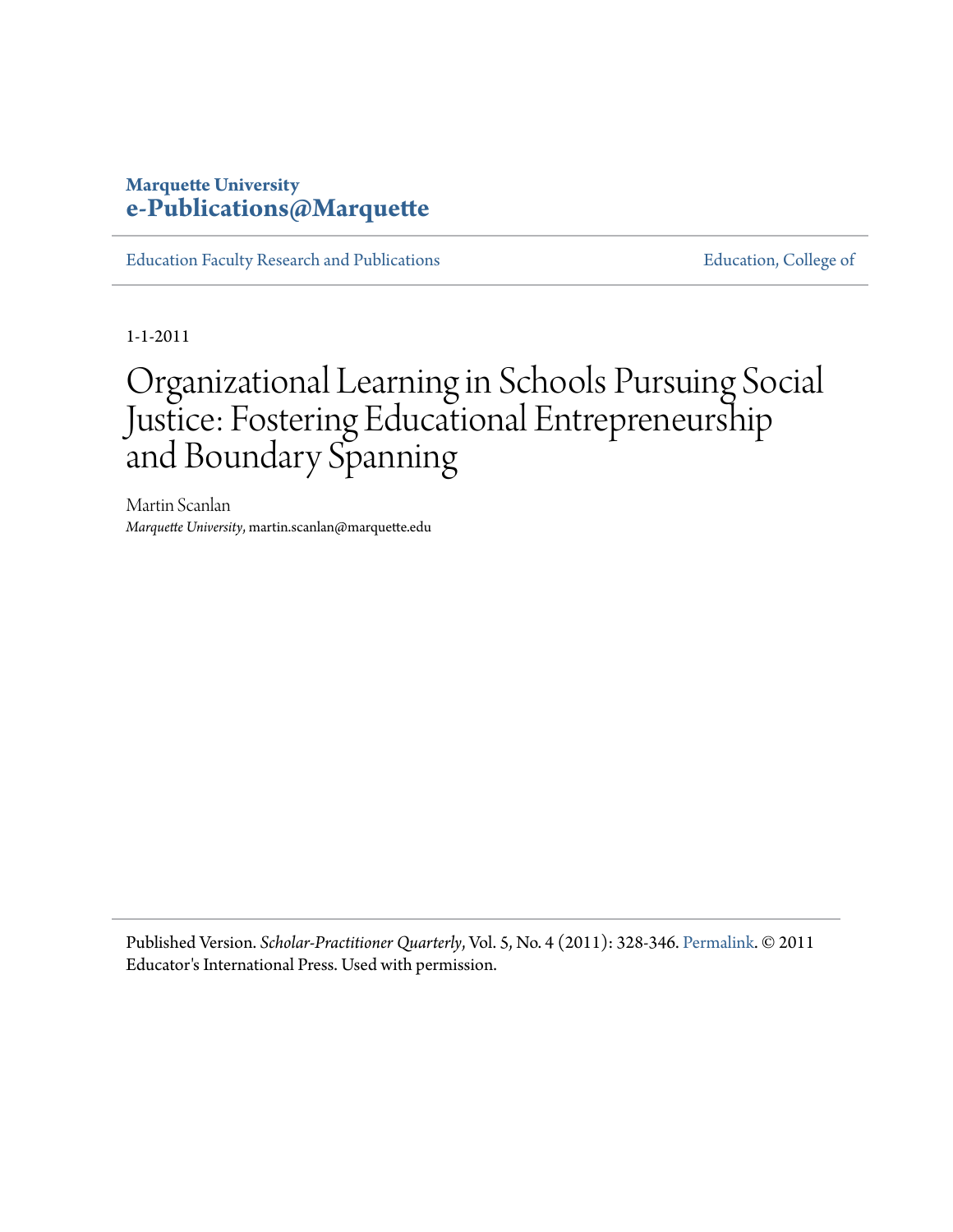## **Organizational Learning in Schools Pursuing Social Justice**

**Fostering Educational Entrepreneurship and Boundary Spanning** 

MARTIN SCANLAN *Marquette University* 

#### **Abstract**

The field of socially just educational leadership is focused on promoting improvements in the teaching and learning environment as demonstrated by student learning gains, particularly for traditionally marginalized students. The field has identified priorities (i.e., school improvement, democratic community, and social justice) and steps to pursue these priorities (specific strategies school leaders can take and conditions they can foster). Building on this literature, this article exam· ines organizational learning in school communities that claim to be pursuing these priorities. It argues that organizational learning is a lens for socially just educational leaders to link theory with practice and to shift their focus from the knowledge, skills, and dispositions of individuals to the communities of practice within schools. It first describes a theoretical framework for examining organizational learning in schools, then analyzes two school settings illustrating organizational learning in educational entrepreneurship and boundary spanning. It concludes with a discussion of the implications this has for the broader field of socially just educational leadership.

The field of socially just educational leadership is focused on promoting improvements in the teaching and learning environment as demonstrated by student learning gains, particularly for traditionally marginalized students. This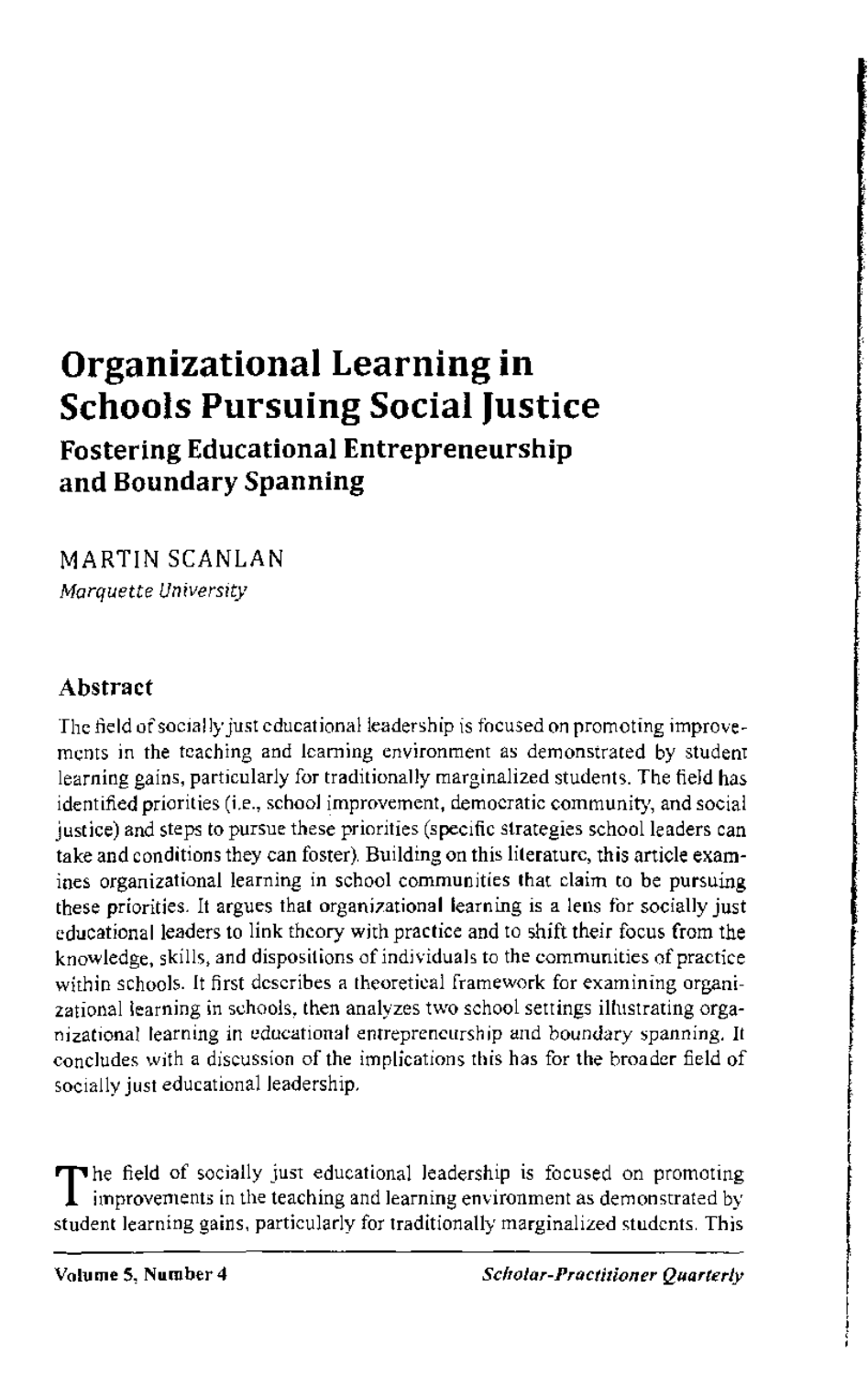field emphasizes three primary concerns for school leaders in general and principals in particular: school improvement (the principal as the instructional leader), democratic community (the principal as a community builder), and social justice (the principal as a moral steward; Murphy, 2002). *The* field explicitly links theory and practice, as Theoharis (2007) demonstrates in defining this leadership:

[Social justice school leaders] make issues of race, class, gender, disability, sexual orientation, and other historically and currently marginalizing conditions in the United States central to their advocacy, leadership practice, and vision. This definition centers on addressing and eliminating marginalization in schools. Thus, inclusive schooling practices for students with disabilities, English language learners (ELLs), and other students traditionally segregated in schools are also necessitated by this definition. (p. 223)

Conceptualizing social justice leadership, in form, blends the three dimensions of the tripartite model: the school leader's moral stewardship guides his or her focus on building school community and instructional leadership (Starratt, 2003). Theoharis (2007) proceeds to point toward practical strategies to enact this definition: raising student achievement, improving school structures, building staff capacity, and strengthening the school culture.

Empirical studies illuminate these practical strategies. For instance, school leaders drive the school toward structures supporting student achievement: strong professional communities, a student-centered learning climate, an aligned and demanding curriculum accompanied by student supports, and robust ties of the school to parents and the community (Bryk, Sebring, Allensworth, Luppescu, & Easton, 2010). Conditions that promote school improvement include a common instructional vision, resources and a culture conducive to instructional improvement, individual and collective supports for teacher formation, and shared responsibility for student learning (Spillane  $\&$  Louis, 2002). These conditions imply a collective, not an individual, approach to school improvement. For instance, having a common instructional vision or sharing responsibility for student learning implies that the school community, not just an individual school leader (such as the principal), shares responsible for social justice leadership.

In these ways the field of socially just educational leadership has identified priorities (i.e., school improvement, democratic community, and social justice) as well as steps to pursue these priorities (i.e., specific strategies school leaders can take and conditions they can foster). This article builds on this literature by examining organizational learning in school communities that claim to be pursuing these priorities.

Organizational learning provides a lens for socially just educational leaders to link theory with practice and to shift their focus from the knowledge, skills, and dispositions of individuals to the communities of practice within schools. This article explores organizational learning within two school communities that are explicitly pursuing social justice by effectively serving traditionally marginalized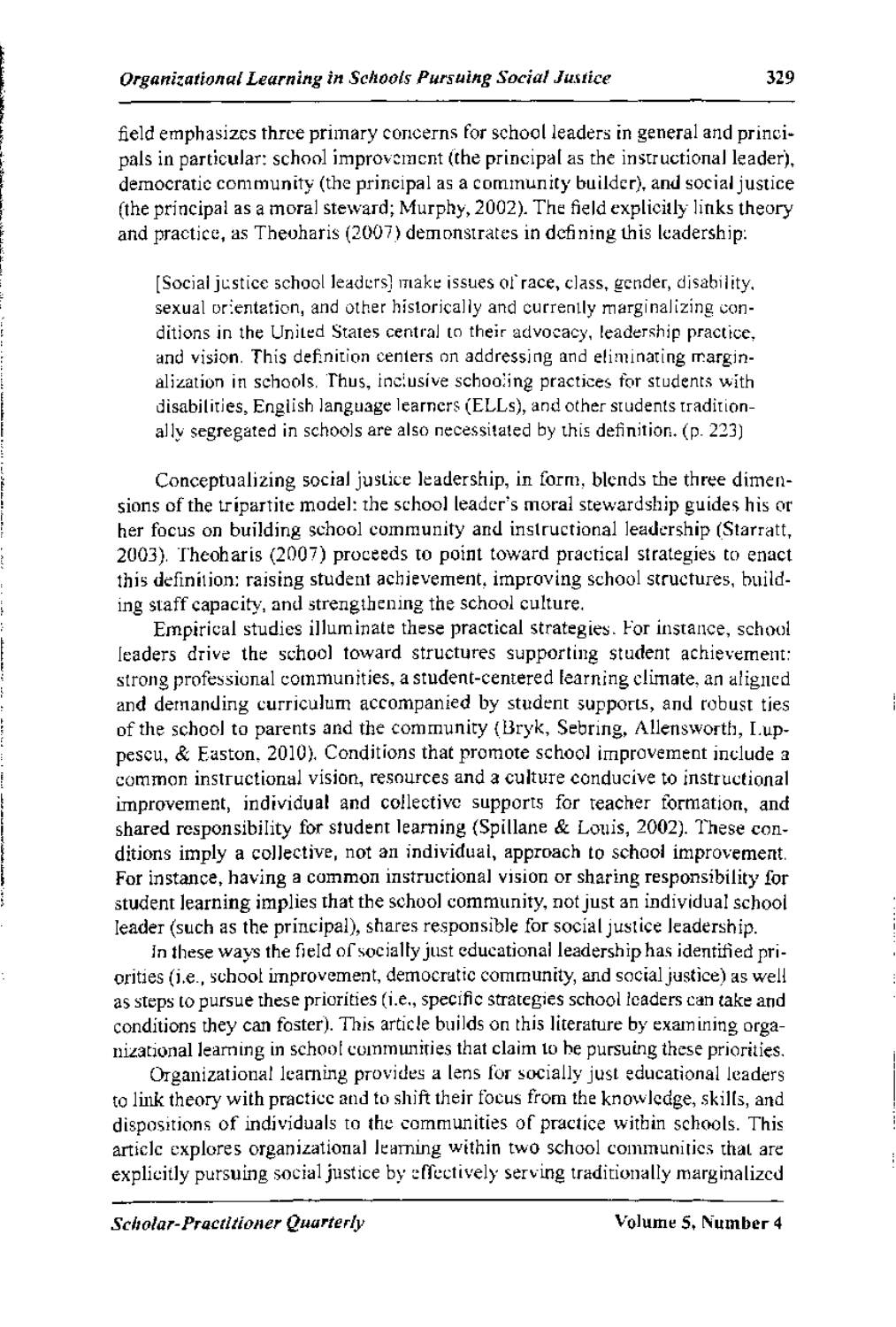students. The guiding question is: How does organizational learning affect the pursuit of social justice in school communities? First, I describe a theoretical framework for examining organizational learning in schools. Next, I present the context and data from two school settings illustrating organizational learning in two areas: educational entrepreneurship and boundary spanning. Finally, I discuss the implications of this to the broader field of socially just educational leadership.

#### **Organizational Learning**

School leaders promote organizational learning by placing a priority on learning across all members of the school community, fostering a culture of inquiry, and supporting tools and processes to disseminate knowledge (Collinson & Cook, 2007). Organizational learning emphasizes change at a system, rather than an individual, level (Cook & Yanow, 1993). Cook and Yanow describe organizational learning as learning done by the organization as a whole:

[T]his phenomenon is neither conceptually nor empirically the same as either learning by individuals or individuals learning within organizations ... [T]o understand organizational learning as learning by organizations, theorists and practitioners need to see organizations not primarily as cognitive entities but as cultural ones ... Organizations, being human groups, are more readily understood as being like tribes than ... individuals or brains. (pp. 374, 383)

This perspective fits school communities, in which cultural dimensions are highly influential (Deal & Peterson, 1999; Erickson, 2007; Pink & Noblit, 2005). A cultural perspective on organizational learning distinguishes how organizations act from how individuals act. Organizations do things that individuals cannot. An individual can play an instrument, but it takes a symphony to perform a concert.

A cultural perspective toward organizational learning emphasizes the embedded nature of knowledge, as Cook and Yanow (1993) explain: "The know-how ... resides in the organization as a whole, not in individual members of the organization .... [W]hen a group acquires the know-how associated with its ability to carry out its collective activities, that constitutes organizational learning" (p. 378). They continue by defining organizational culture as the "values, beliefs, and feelings, together with the artifacts of their expression and transmission (such as myths, symbols, metaphors, rituals), that are created, inherited, shared, and transmitted within one group of people and that, in part, distinguish that group from others" (p. 379). Finally, they distinguish this cultural perspective from a cognitive one: "Wbat is known is known ... only by several individuals acting 'in congregate' .... The focus here is less on what goes on inside the heads of individuals and more on what goes on in the practices of the group" (pp. 384, 385).

This cultural perspective toward organizational learning is grounded in social learning theory (Lave & Wenger, 1991). This theory describes experiences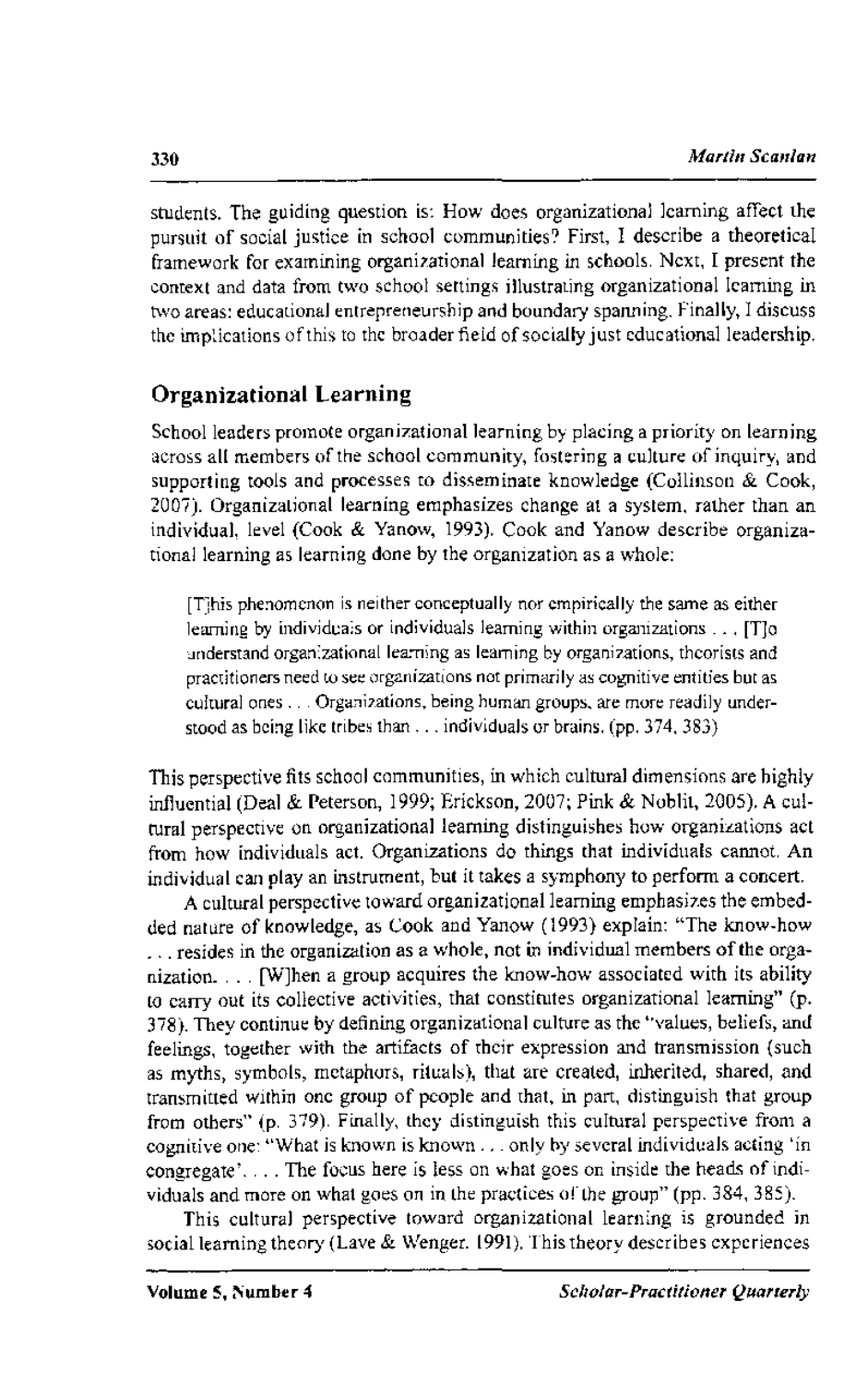of meaning as inextricably bound up with our sense of identity (who we are and where we come from), community (where we see ourselves belonging), and practice (what we do). Much of what we learn occurs in communities of practice, within which we are mutually engaged in a common enterprise and with a shared repertoire of routines, language, symbols, and mores (Wenger, 1998, pp. 72-85). Communities of practice are pervasive, integral to our daily lives, and frequently informal in structure. We belong to some in peripheral manners and others more centrally. Wenger asserts these are central to learning because "the learning that is most personally transformative turns out to be the learning that involves membership in these communities of practice" (p. 6). Wenger holds that this social theory of learning has clear implications for organizations: "For *organizations*, it means that learning is an issue of sustaining the interconnected communities of practice through which an organizations knows what it knows and thus becomes effective and valuable as an organization" (p. 8).

#### *Governance Structures Affecting Organizational Learning*

Taking this cultural approach to organizational learning, my focus in this study is on governance structures, which influence organizational learning in general and communities of practice in particular. Governing bodies behave as institutional actors influencing systemic reform (Rorrer, Skrla, & Scheurich, 2008). As institutional actors, governing bodies (typically districts, but here independent school-governing boards) potentially play powerful roles in promoting systemic reform. Rorrer et a!. describe four essential roles: ensuring instructional leadership, reorienting the organization, establishing policy coherence, and maintaining a mission focus. School governing boards are responsible for defining an organization's mission, establishing its policies and control mechanisms, allocating power, determining decision-making processes, and establishing organizational culture and structures that facilitate accomplishment of the organization's goals (McCormick, Barnett, Alavi, & Newcombe, 2006). In this case, the institutional actors are the independent school-governing boards and the organizations are schools. In this study, I find that the boards play important roles in facilitating organizational learning within school communities.

I focus on organizational learning in the areas of educational entrepreneurship and boundary spanning, two areas that seem to be closely linked to how school communities expand their support of traditionally marginalized students. Entrepreneurs tend to be highly motivated, oriented toward results and problem solving, hold themselves responsible for their actions and the outcomes, and tolerate ambiguity (Hassel, 2008; Kao, Kao, & Kao, 2002; Martin & Osberg, 2007). They see opportunities and act on them in novel, creative manners. Entrepreneurs working to create, design, and innovate in ways that are fundamentally oriented toward social goals (as opposed to simply promoting profit) are social entrepreneurs (Drayton, 2006; Martin & Osberg, 2007). Educational entrepreneurship refers to social entrepreneurship in schools (Hess. 2008). Educational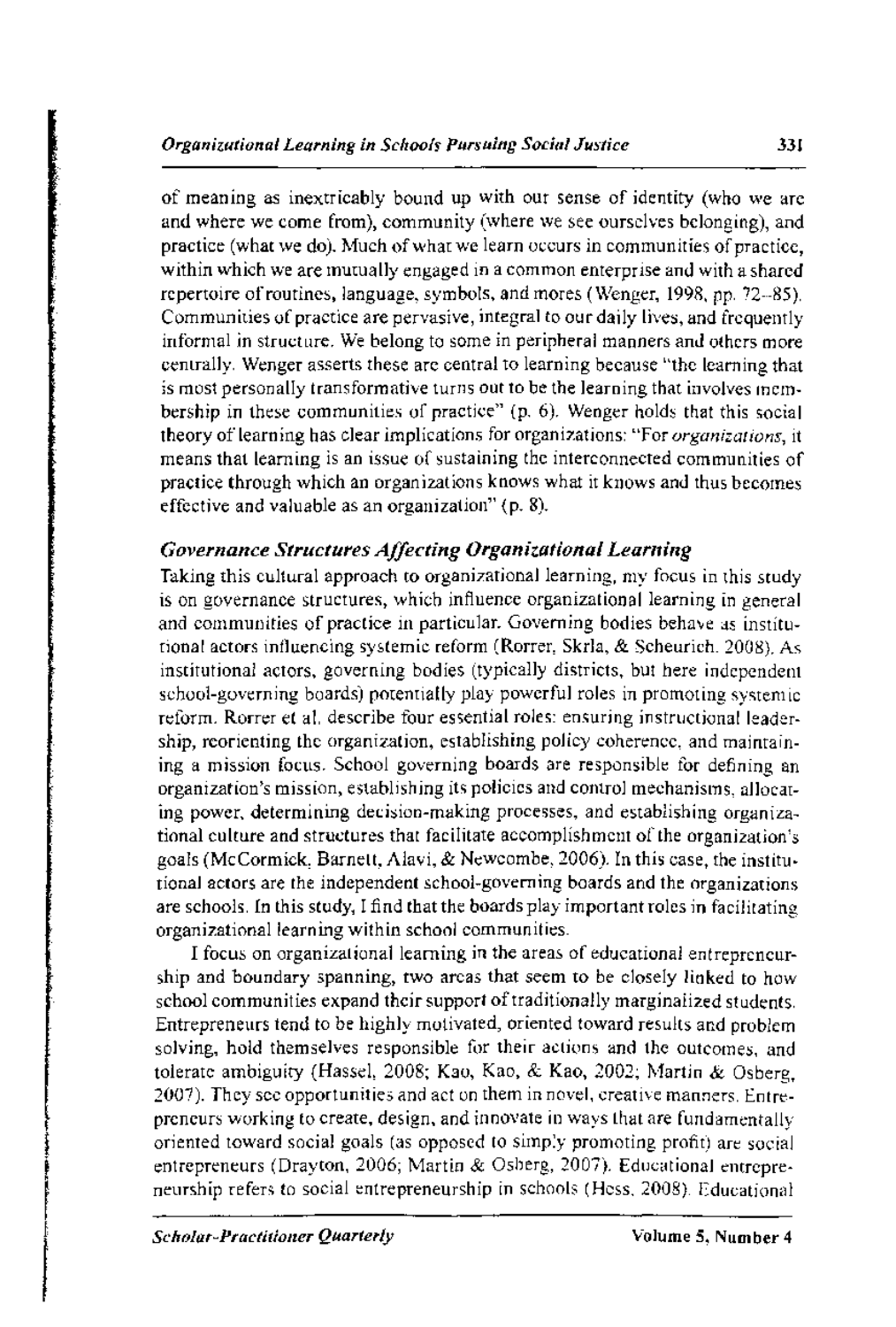entrepreneurs are described as ambitious, resourceful, strategic, and results oriented, and are increasingly recognized as playing a leadership role in effective school improvement reforms (Fullan, 1997; Hess, 2008; Levine, 2006). Educational entrepreneurship is central to successfully balancing what Bryk (2008) characterizes as two dimensions of school reform that are in tension: "We are striving to make schools more ambitious in what they accomplish with students and simultaneously we have to make the processes more efficient to accomplish this" (p. 140). Bryk and Gomez (2008) assert that educational entrepreneurship can promote research and design that "transform[s] the ways we develop and support school professionals; the tools, materials, ideas, and evidence with which they work; and the instructional opportunities we afford students for learning" (p. 182).

Boundary-spanning individuals, Tushman and Scanlan (1981) explain, are "internal communication stars (that is, they are frequently consulted on work related matters) .. who have substantial communication with areas outside their unit" (p. 83). Boundary spanners play important linking roles within and among organizations (Keller & Holland, 1975) and are emerging as important players in systemic reform within and across schools (Coldren & Spillane, 2007; Honig, 2006). Boundary spanners play important communicative roles within and across communities of practice (Wenger, 1998).

In sum, this study considers how the governing boards, as institutional actors, promote organizational learning in the realms of educational entrepreneurship and boundary spanning, and how such organizational learning affects the pursuit of social justice in these schools. The emphasis is learning at the organization level, not the know ledge, skills, and dispositions of individual members. To consider this, let us turn to consider the specific contexts of these organizations.

#### **Catholic Schools Promoting Social Justice**

The school sites I examine in this study are urban Catholic elementary schools. Such school communities might seem unlikely sites in the field of socially just educational leadership. Since the mid-twentieth century, Catholic schools have significantly reduced access to traditionally marginalized students, running counter to the field of socially just educational leadership (Scanlan, 2008). Yet select schools in this sector, such as some urban elementary schools, that frequently enroll a majority of culturally and linguistically diverse students have created innovative structures of governance and financing that run counter to these trends (Hamilton, 2008; O'Keefe & Scheopner, 2009). To the degree that such Catholic schools in fact (and not just allegedly) increase their accessibility to traditionally marginalized students, they benefit the broader public interest by serving a population of students that reflect the natural proportions of the population. Two schools that have these innovative structures of governance and financing are the subject of this study.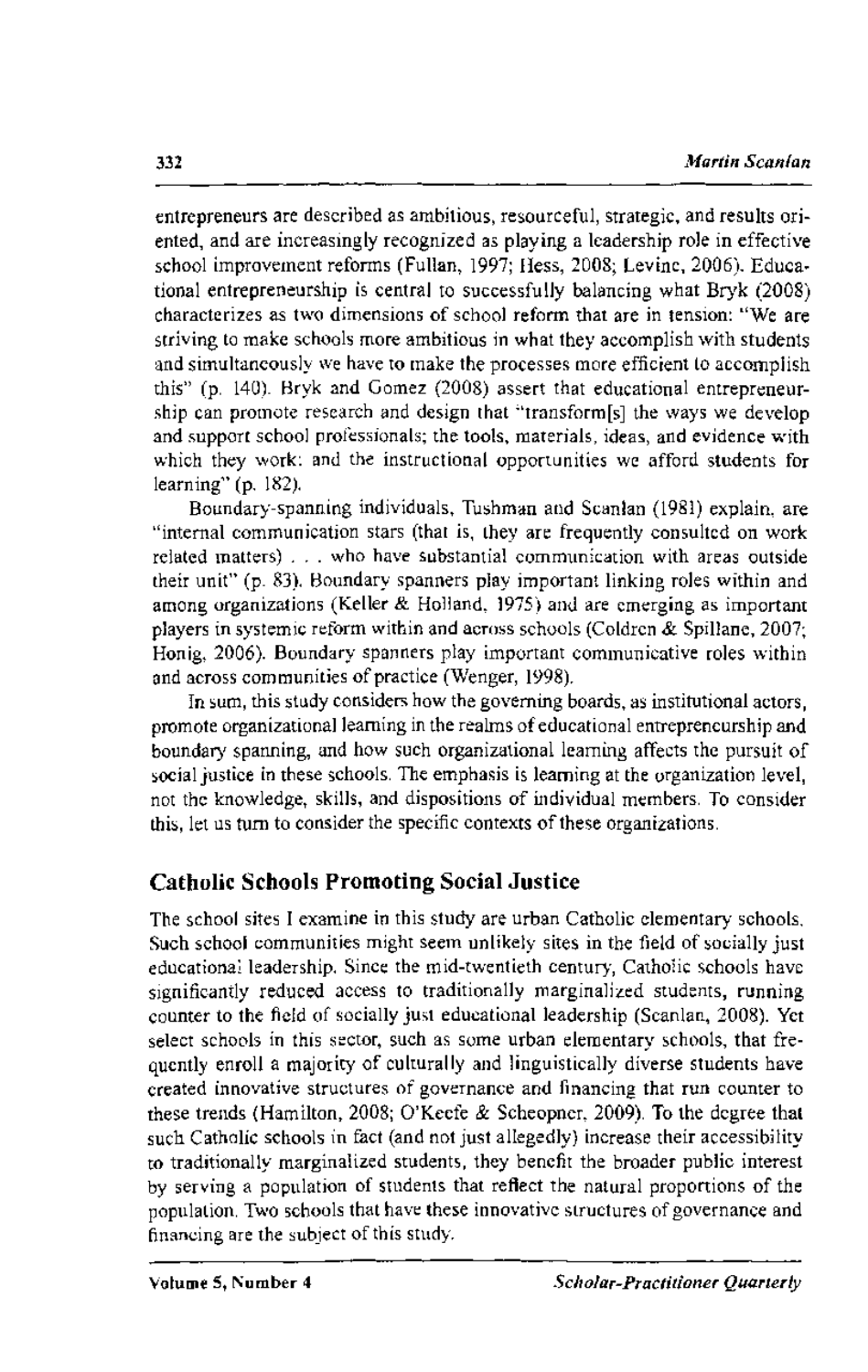Regarding governance, various types of governing boards have different levels of authority in Catholic schools (Haney, O'Brien, & Sheehan, 2009). Elementary school boards typically have quite restricted authority, serving primarily in an advisory capacity to the pastor (Convey & Haney, 1997). Regarding financing, parish elementary schools have traditionally been financed by a combination of subsidies from the parish communities to which they belonged and tuition payments from students who attended (Walch, 1996). By design, tuition and parishsubsidy driven funding mechanisms orient schools to serve communities with a moderate level of socioeconomic stability. These two dimensions-governing and financing structures --are closely linked. Specifically, Catholic elementary schools that have created alternate financing structures (and reduced or eliminated their dependence on tuition and parish subsidy) tend to have stronger board authority (Hamilton, 2008). This is the case with the two schools within this study: both have corporate boards that are jurisdictional and are primarily funded through donations and grants. School communities such as these are rich contexts in which to explore organizational learning because they are attempting to fundamentally redefine their structures.

#### Organizational Learning in Juan Diego and St. Malachy

I now turn to apply this theory of organizational learning to two school contexts: St. Malachy and Juan Diego (all names are pseudonyms). I conducted case studies of each of these two school communities separately. For this article, I draw upon data from these case studies that illustrate organizational learning in the areas of educational entrepreneurship and boundary spanning, two dimensions that emerged as particularly strong components in the pursuit of social justice within these communities.

For this article, I draw from observational, interview, and archival data. I spent between 20 to 25 hours of observation in each school community over the course of a school year and conducted between 15 to 18 interviews with personnel, including school administrators, board members, and faculty. All interviews were transcribed and coded using constant comparative methodology (Maxwell, 1998). To triangulate information, I also analyze archival documentation regarding accounts of the school history, demographic enrollment, student attendance and academic achievement data, school mission and vision statements, and strategic plans. This article analyzes organizational learning affecting the pursuit of social justice in Juan Diego and St. Malachy. (For further reports of these schools, see Scanlan, 2010; Scanlan & Palmer, 2009).

#### *The Pursuit of Social Justice in Juan Diego and St. Malachy*

St. Malachy and Juan Diego both espouse commitments to the three central priorities in the field of socially just educational leadership: school improvement, democratic community, and social justice. These priorities are entwined. The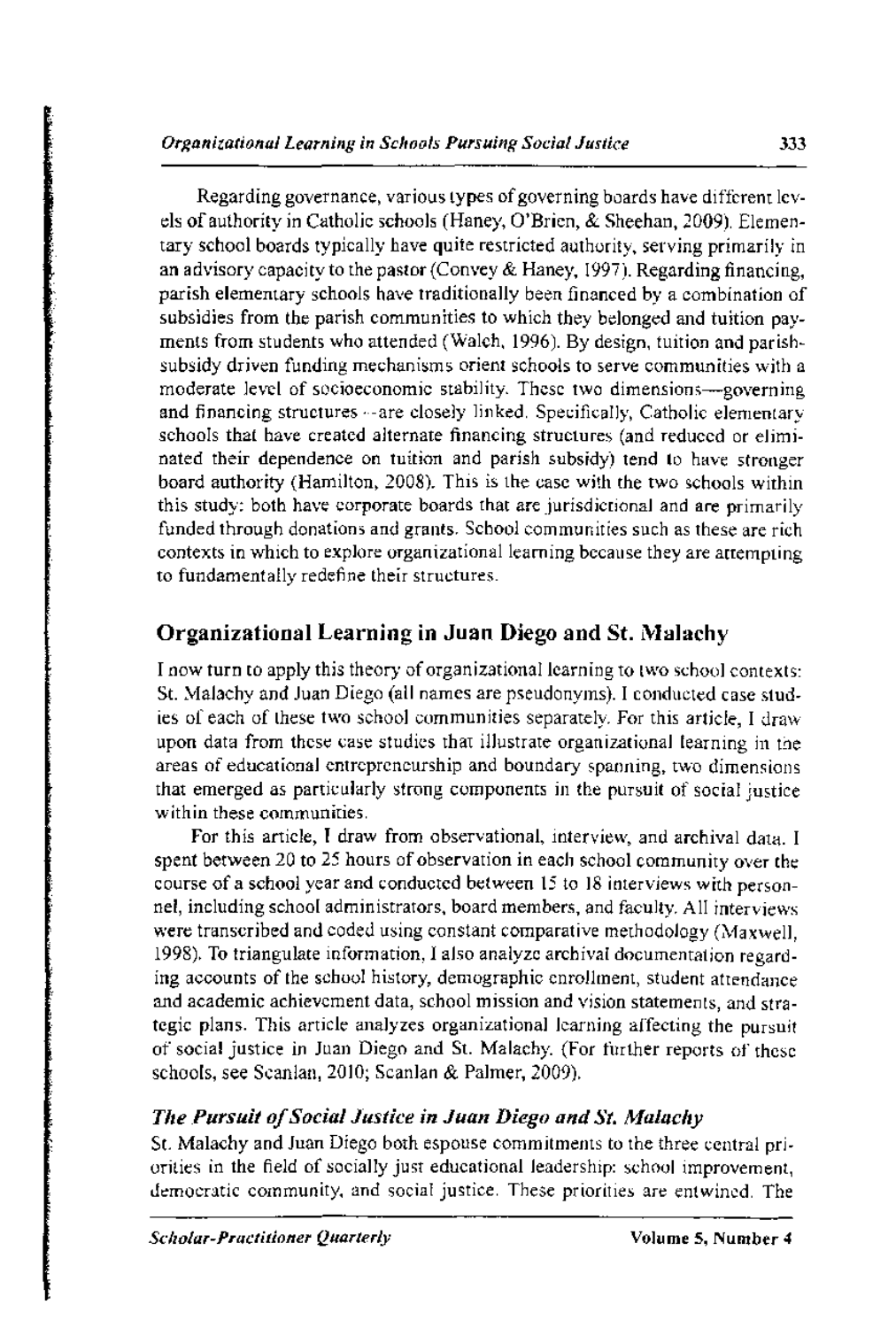schools pursue social justice through missions to be accessible, welcoming, and educationally effective for students of low socioeconomic status and students of color. for instance, Juan Diego's mission emphasizes being "community-based" and "financially accessible." St. Malachy's mission speaks of valuing and protecting the cultural diversity and uniqueness of each person in our communities, and its philosophy is to provide "quality, Catholic educational opportunities to any and all students who choose to partake-including students from diverse family, financial and cultural backgrounds." Both schools claim strong student learning outcomes (as reflected by strong standardized test scores, high student attendance and graduation rates, and low levels of discipline problems). They rely on these to attract financial support from the broader communities.

The governance and financing structures in the schools enable them to meet their missions. Juan Diego and St. Malachy were formed with the expressed intent to provide educational opportunities to students underserved by Catholic schools. Juan Diego was formed in the late 1990s through the efforts of community members dissatisfied with the lack of accessible Catholic school options for the growing population of Latino students in the area. In the early 1990s, St. Malachy was established as a consolidated school from five parish-based schools. These schools, which had traditional governance structures (weak boards with a pastor retaining primary authority) and financing models (based on a combination of tuition payments and parish subsidies), were experiencing declining emollments and rising expenses. Their viability to maintain operation was in doubt, as they were ill-equipped to respond to the shifting demographics in their school communities (e.g., fewer Catholics, more families of lower socioeconomic status).

Establishing themselves as independent nonprofit corporations, both Juan Diego and St. Malachy are governed by boards of directors. As suggested earlier, this distinguishes these Catholic elementary schools from traditional governance structure that restrict the roles of boards to advisory and place final authority for decision making with the parish priest. Governance authority in both schools is distributed across diverse sectors of the general community. Representatives from the Catholic community (e.g., pastors from founding [St. Malachy] or local [Juan Diego] parishes, representatives from the central diocesan school office) sit alongside leaders from the local business community and educators from all levels (elementary, secondary, and higher education). The boards design and approve the budget, develop long-range planning for school viability, and hire and supervise the chief administrator of the school.

Neither school relies on parish subsidies and tuition support for financing. Instead, each has crafted a unique financing model heavily dependent upon development efforts and board support. Juan Diego draws only 14% of its funding from tuition and 86% from various fundraising efforts. At St. Malachy, less than 50% of the funding comes from tuition. In both schools, two in three students qualifies for free or reduced lunch and the vast majority of families receive tuition assistance.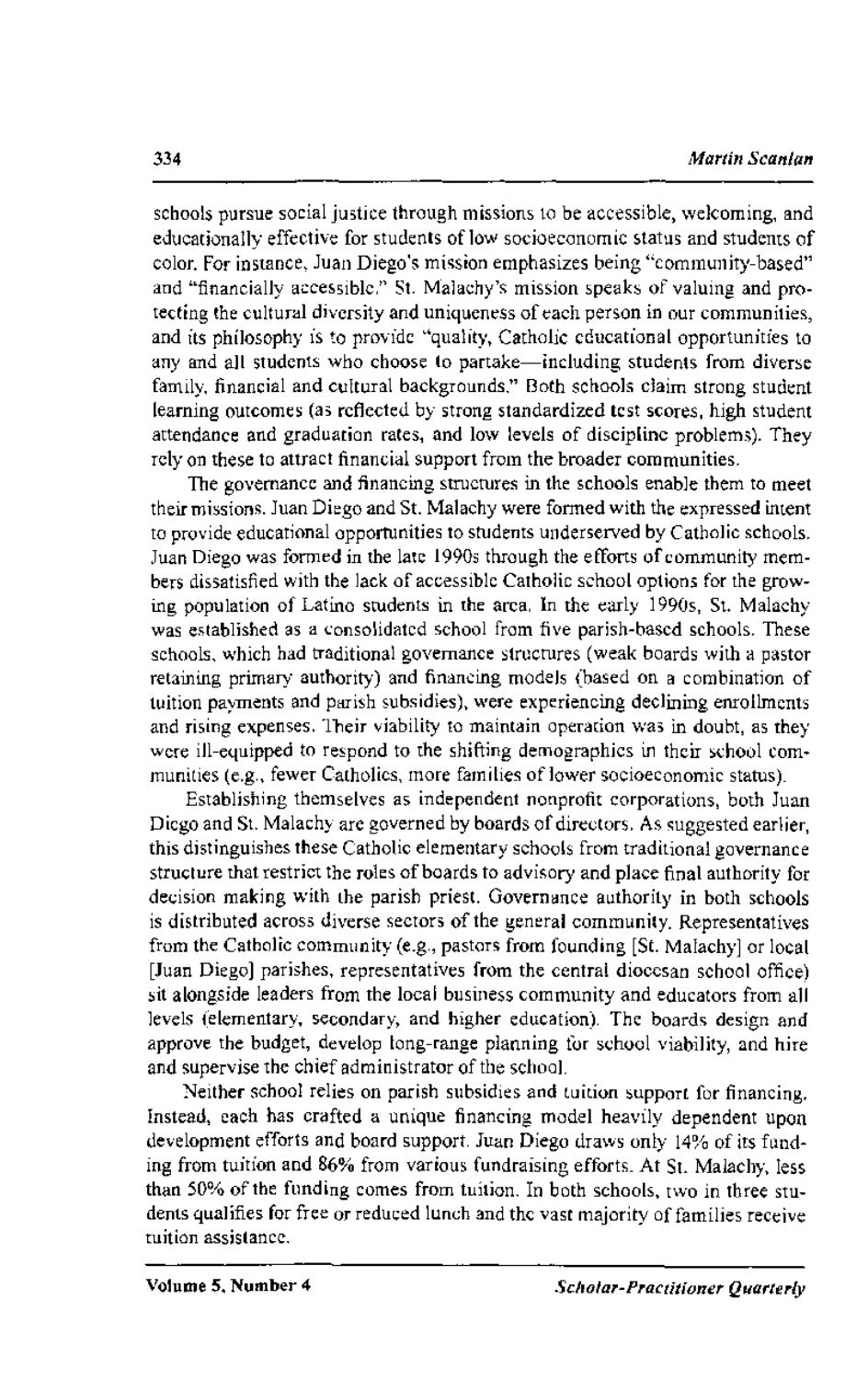Juan Diego and St. Malachy both serve students that are culturally and  $\lim_{n \to \infty}$ guistically diverse. At the time of this study, 85% of the students in Juan Diego identified as Latino and over half came from homes in which Spanish was the primary language spoken. Juan Diego is not pluralistic religiously, as the vast majority of families (90%) in the school identify as Catholic. Juan Diego was created as a dual-immersion language model supporting both Spanish and Eng· lish literacy across a linguistically heterogeneous student body. At St. Malachy more than one-third (36%) of the students are labeled as English language learners, primarily bilingual in Spanish. Roughly two-thirds of the students are Afri· can American or Hispanic, and another 10% are multiracial. Roughly one in six students is White. Religiously, an overwhelming majority (97%) of members of St. Malachy school community identify as Christian, but only a minority (47%) identify as Catholic.

In sum, both St. Malachy and Juan Diego are accessible to students tradition· ally marginalized by schools: culturally and linguistically diverse students and students of low socioeconomic status. In comparison to neighboring schools, the population of students in these schools was comparable to local public schools. In comparison to neighboring Catholic schools, St. Malachy and Juan Diego served significantly higher numbers of these students. In these ways, St. Malachy and Juan Diego reflect novel ways of being Catholic schools. These school communities engaged in learning how to educate significant numbers of students who are typically present in only moderate or minimal numbers in Catholic elementary schools. Their governance and financing structures seemed to promote particular types of organizational learning that enabled this pursuit: educational entrepreneurship and boundary spanning, to which we now turn.

#### *Organizational Learning in Educational Entrepreneurship: Juan Diego*

As social entrepreneurs reduce societal inequities by creating new opportunities, educational entrepreneurs wrestle educational inequities by reducing inefficiencies, attaining new resources, and innovating. The inception and design of Juan Diego provide examples of a school community learning practices of educational entrepreneurship.

*School Inception.* Sister Rose, a founding board member, describes a "motley group of people" from a local Latino parish, a college, and public and private schools that began gathering in the mid-1990s to discuss the feasibility of starting a new school to respond to the failure of Catholic schools to adequately serve the Latino communities in the area. This design phase illustrates several features of the organizational culture of this school that were present in the inception. Founders focused on redressing a particular social inequity: poor educational opportunities for Latino students in this urban area. They expressed commitment to creating a school blending a particular religious and cultural identity: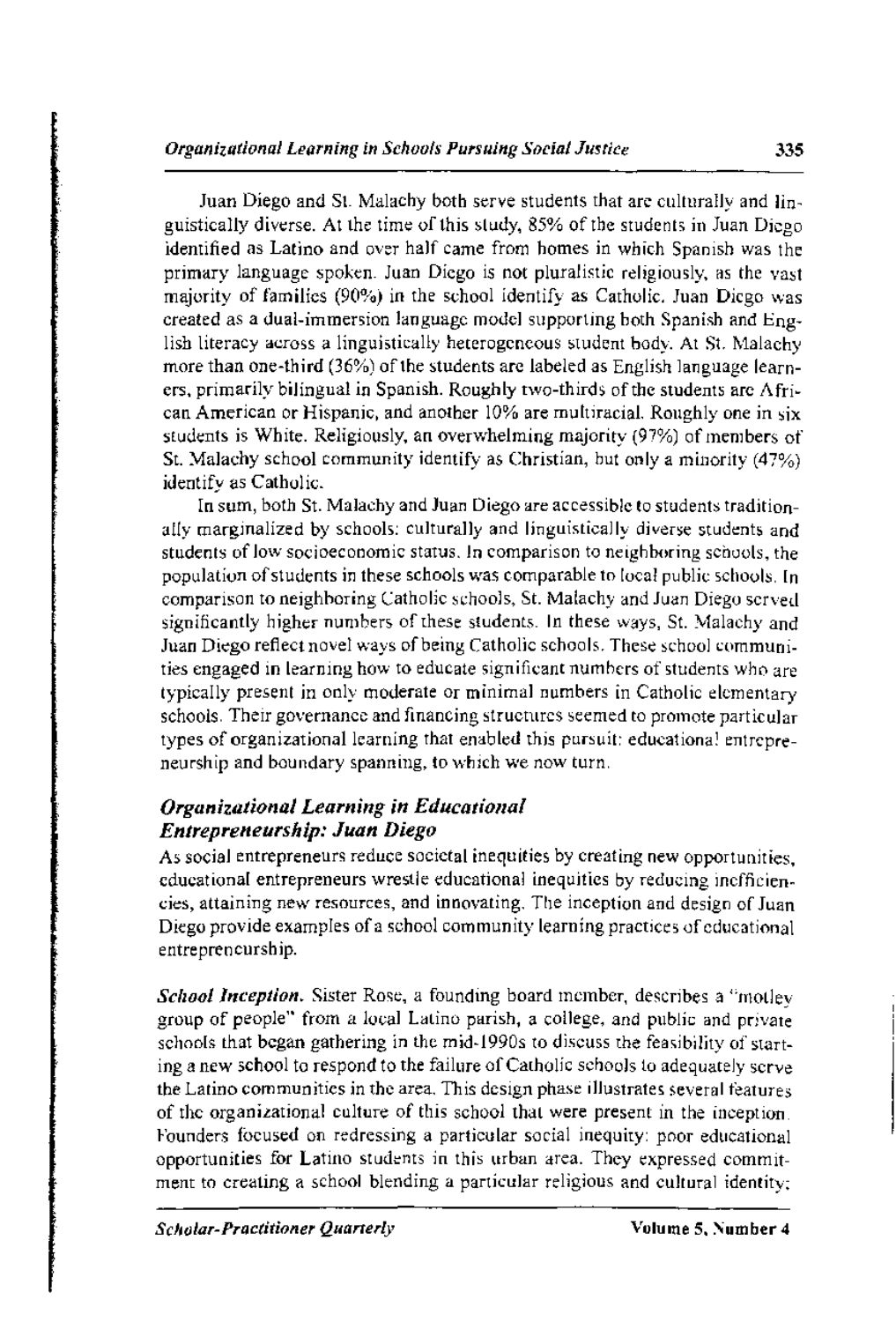as another board member reported, "It was more for the Hispanic culture. They were dropping away from the church a mile a minute. We thought Juan Diego would be close to 100% Catholic."

Founders were skeptical toward traditional approaches to governance and financing. They decided to incorporate with an independent board of directors to create a level of independence that other Catholic schools lacked. Sister Rose explained: "We wanted our own pay scale and we wanted our own calendar.... We wanted a longer school day, a longer school year, and to pay our teachers a decent salary." Several founders described it as not following a model, but essentially creating its own. Undertaking a feasibility study allowed the planning committee to systematically design a financing structure not driven by tuition to ensure accessibility to students from low socioeconomic status. The design depended on building a broad base of support within the community for this type of school, including deliberate outreach to businesses, community-based organizations, and a local university. In this way, the planning committee (which evolved into the governing board) was entrepreneurial by expanding the pool of resources. In these ways the inception of Juan Diego exhibited educational entrepreneurship.

Significantly, this entrepreneurial design in financing was not only present at the inception of the school, nor was it solely contained in the minds of select individuals on the board. Rather, this became infused into the culture of the school. For instance, the school president frequently described the importance of communicating to diverse community members the educational value that Juan Diego was providing, and of persuading them to financially support the school through donations. Students and teachers in the school were actively engaged in this messaging as well. Students participated by presenting materials at lunch meetings of potential donors, and teachers accommodated their frequent visits to classrooms to witness the teaching and learning environment. Cultivating a breadth of support from the community for the school was part of the organizational culture in Juan Diego, recognized as a responsibility shared by all the members of the school.

*School Design.* A second significant illustration of organizational learning in educational entrepreneurship is the school design. Juan Diego chose an innovative approach to bilingual education in a two-way immersion model. This model creates classrooms that are linguistically balanced between native Englishspeaking and native Spanish-speaking students to foster bilingualism for all. An extensive body of research supports the model. This design choice illustrates entrepreneurial thinking because it created an incentive to bring together students who are typically educated separately, recasting a problem-how to educate both native English-speaking and native Spanish-speaking students-into an opportunity to create new value: bilingualism.

This design feature illustrates organizational learning because bilingualism is infused throughout the school, not just supported by discrete individuals. For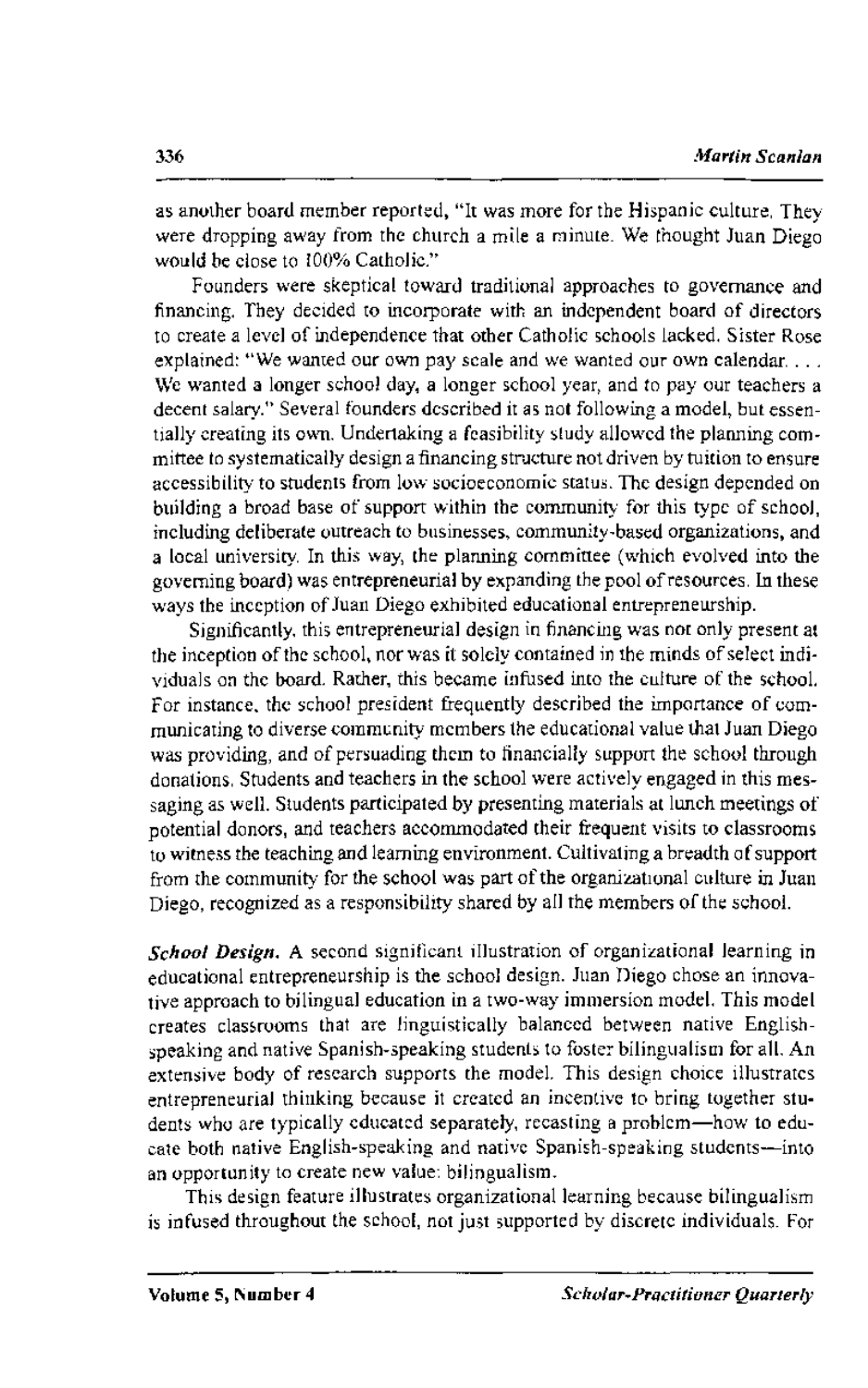instance, all teachers in Juan Diego are bilingual, and their curriculum requires that they communicate a scope and sequence across grade levels to support the students as they develop both their content knowledge and their language acquisition. At the time of this research, the teachers were engaged in extensive meetings refining this curriculum, which illustrates its dynamic and evolutionary nature. Another example of this infusion is that parents are encouraged to grow bilingually. Parent meetings, which previously had been separate for Englishspeaking and Spanish-speaking families, are now facilitated (frequently by the principal) in both languages. As it became apparent that the structure of separate meetings inhibited cross-cultural relationships amongst families, the principal changed this structure.

In addition to the two-way immersion model, Juan Diego showed entrepreneurial thinking in other aspects of its school design. While strong academic expectations and bi-literacy are emphasized throughout the school and at all grade levels, supports for these expectations include small class sizes and longer periods of time devoted to reading during the academic day. All students also attend an extended period after the academic portion of their school day during which school staff members, along with representatives from community organizations, provide after-school programming in the arts. These structures allow teachers to more effectively address academic content, and students to access other integral components to their learning.

Juan Diego also created structures to support student learning beyond the school. For instance, caregiver engagement was recognized as an essential component to the success of students in the school. The principal, teachers, and staff all engaged in various efforts to facilitate meaningful engagement for these caregivers. For example, teachers described having a caregiver from each family come into the classrooms to present lessons to the students. These lessons ranged from stories about their professional lives (ranging from an attorney to a janitor) to life histories to skills and hobbies. The principal described small group meetings as well as one-on-one conversations with caregivers to support them in providing their children the structures at home to complete homework. A full-time graduate-support director was dedicated to spending time working with students and their families after leaving Juan Diego and moving into middle school and high school.

As these examples illustrate, the school design reflected multiple and overlapping supports for student learning that extended beyond the school. These design features illustrate educational entrepreneurship in that they addressed problems (i.e., low levels of caregiver engagement, lack of learning supports outside of school) through creative approaches and expanded resources. These illustrate organizational learning because they were embedded throughout the school community, not restricted to specific individuals (e.g., not just the purview of a home-school liaison).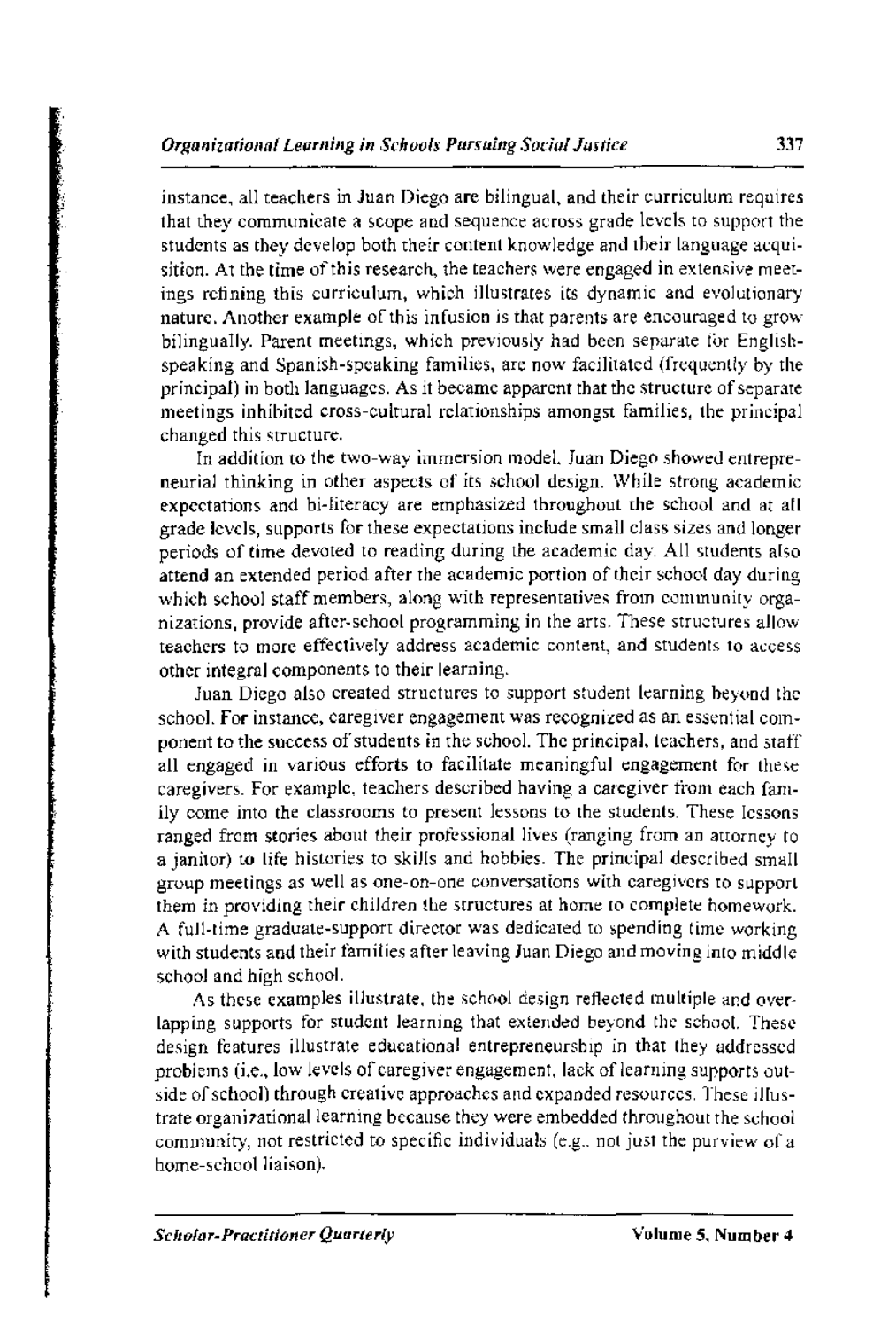#### *Organizational Learning in Boundary Spanning: St. Malachy*

A second dimension of organizational learning that affects the pursuit of social justice in schools is practices of boundary spanning. Within elementary schools, discrete communities of practice typically exist with strong internal communication links. For instance, teachers are often closely connected with colleagues at similar grade levels. Boundary spanning refers to communication that bridges these communities, such as teachers working together across grade levels (e.g., the second-grade teacher working with the sixth-grade teacher). In St. Malachy, the mission development and culturally responsive teaching show a school community learning practices of boundary spanning that affect its pursuit of social justice.

*Mission Development.* As a consolidated school community, St. Malachy brought five previously separate school communities to learn to work together around a common mission. This entailed a particularly tricky type of organizational learning. Cultural and historical differences as well as geographical divides placed significant hurdles in the way of collaboration. A board comprised of individuals from each of five founding parish communities and members from the broader community formed, uniting around the mission as point of common ground.

At the most basic level, this mission was about institutional survival. Each of the separate schools, to varying degrees, was vulnerable to failure by remaining isolated, but together the schools had an opportunity to survive. The shift into a consolidated school run by an independent board required learning how to be a new type of school. While the original parish schools had missions to serve their individual church communities, the mission of St. Malachy, as one of the founding board members (and a pastor at one of the churches) described, was different: "I would say that probably the most significant change [by consolidating] ... was the school becomes more a community school for children in the neighborhood-not necessarily for children who were members of the various parishes that founded the community." Thus, the boundary spanning in the mission development moved the school to look beyond dwindling populations in separate parishes and to the broader community in the area.

This boundary spanning reflected organizational learning in that the various members of the school community needed to embrace this new mission. The mission commits to cultural diversity, expressing value for the uniqueness of each person. This placed demands on all members, from students to teachers to administration to families. For instance, when the school formed, students and caregivers from different parishes needed to find ways to come together in a common building as one community. Rituals, such as having priests from each of the founding parishes lead worship services, helped create this unity. A new school name and, several years later, a new school building contributed to this as well.

Learning to span boundaries was perhaps most difficult for the adults from the founding parishes. Several teachers described the process of learning to work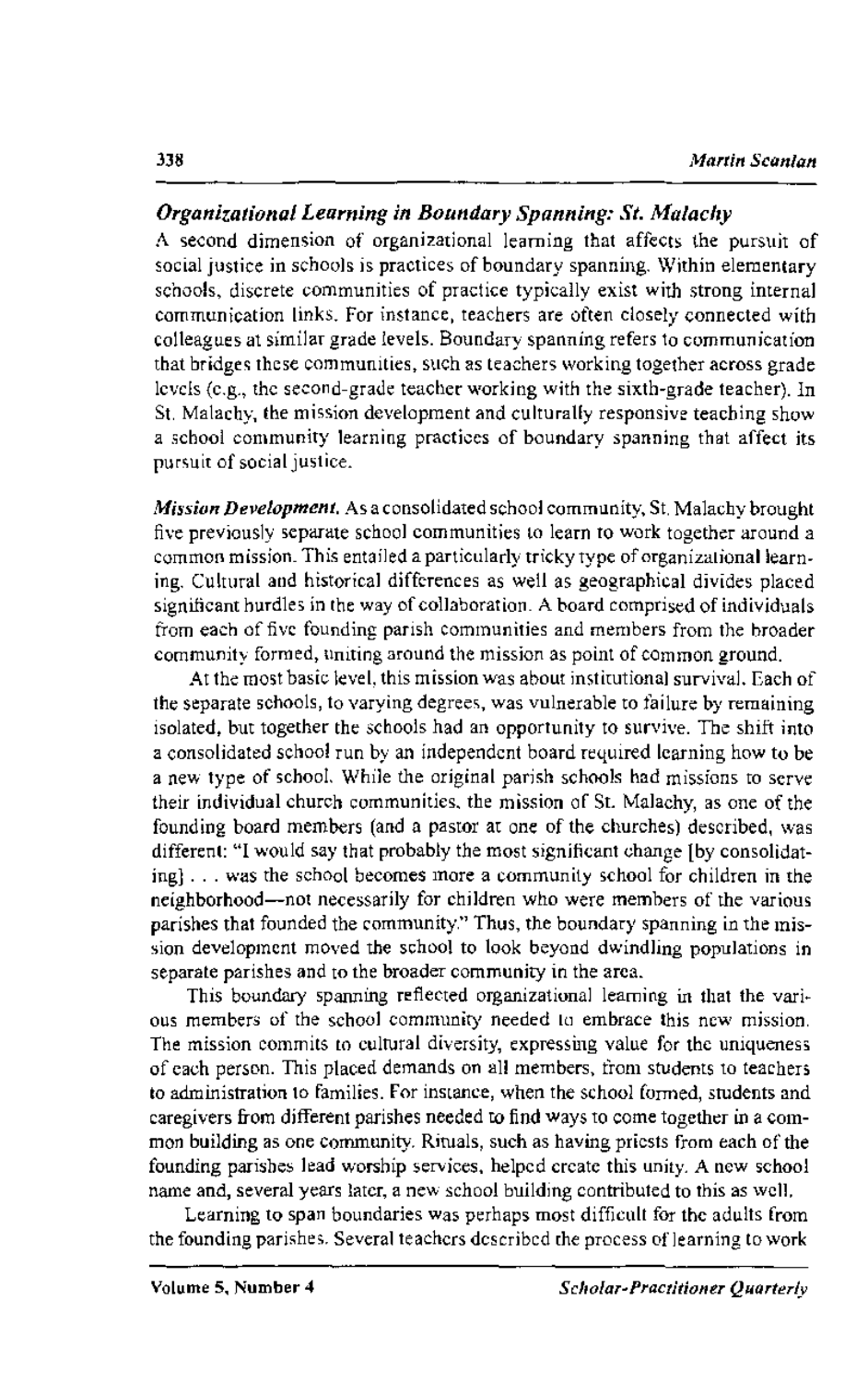together as ongoing and at times difficult. A quote from the current principal described this:

In this school there's a lot of trauma is [our] short history. It was borne out of crisis-these five schools-five parishes were informed in March that the following September that they would be a new school. So there was no time to plan; there was no time to mourn; there was no time to prepare. All of a sudden it was kind of like, "Let's form this stepfamily with five different families and all get along and play nice." And you had five different philosophies and different curriculums and different cultures and everything.

The lack of continuity in the principal reflects this turmoil: before the current principal, the school had weathered three different leaders in four years. Initially the school was split between two campuses (one serving students in grades K-4, the other serving students in grades 5-8). This created an additional barrier to boundary spanning.

In short, a key way in which St. Malachy learned to effectively pursue social justice involved coming to share a common mission of its new structure. This involved children and, more important, adults learning to work across formerly isolated communities of practice.

*Culturally Responsive Teaching and Learning Environment.* A second, related example of how St. Malachy learned to pursue social justice through boundary spanning was its crafting of a culturally responsive teaching and learning environment. In recent years, the student body at St. Malachy had shifted in several manners, enrolling more traditionally marginalized students each year. The principal described this:

We have gotten progressively poorer. Our free and reduced lunch rate when I came was under 50%. I think it was about 44%. Now it's 67%. The per· centage of students of color has risen: we were about 65-70% when I came, and now we're 85%. The Latino population has exploded: it was under-it was about 20%. It's 34% now.

Creating a culturally responsive teaching and learning community emerged as a pressing priority in this shifting context. To respond to this priority, the principal and board members drew upon her extensive relationships with colleagues across school sectors (to other Catholic as well as public schools), local educational organizations, and institutes of higher education. These led to creating an extensive antiracism training on the faculty, directly and proactively confronting the reality of a primarily White teaching staff working with families and students who were mainly of color. This opportunity was afforded from the relationships established amongst board members and a local agency to provide the training.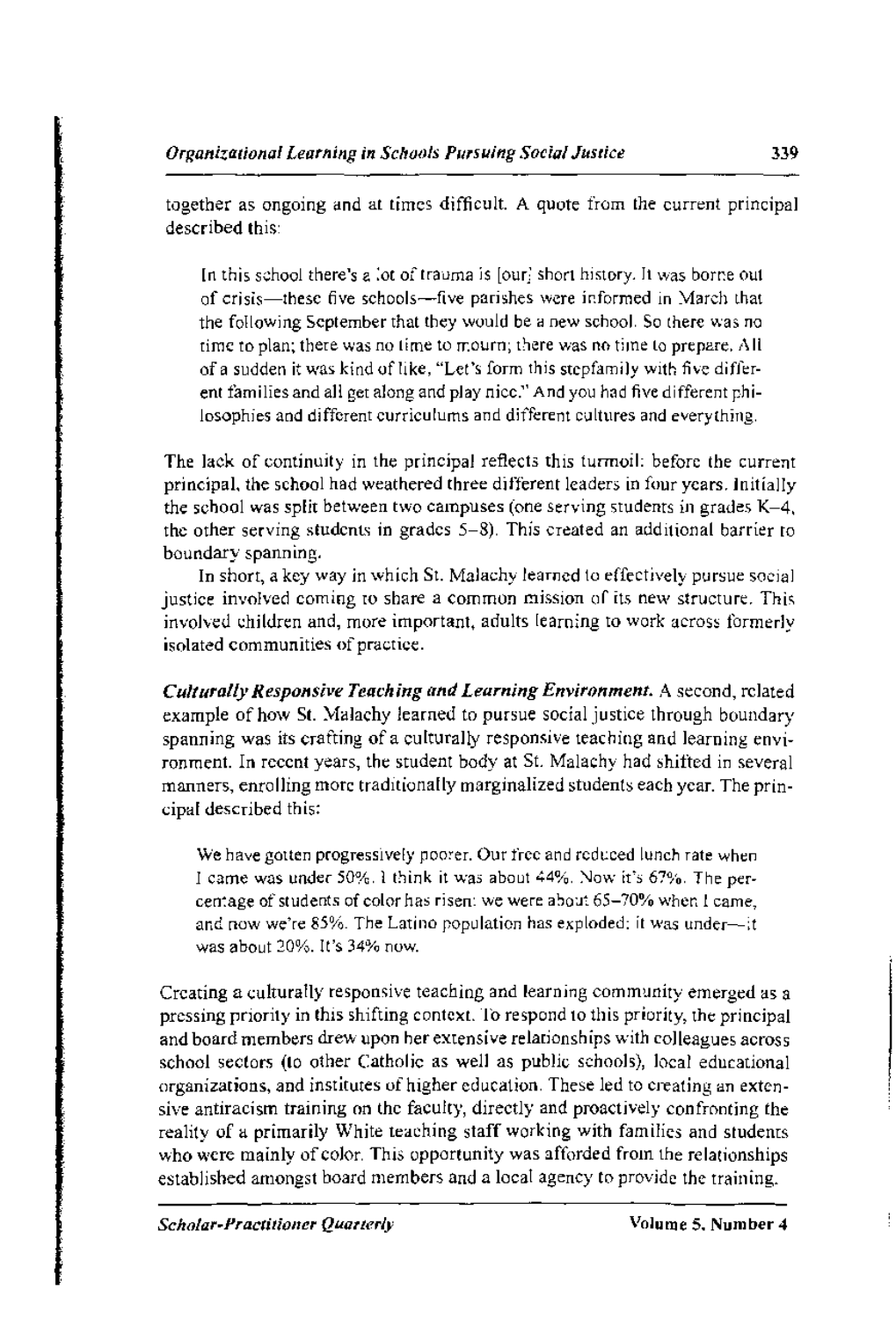Significantly, this professional development in antiracism was not isolated to select members of the faculty or even to just the faculty. Rather, the board, staff, administration, and faculty were all involved in components of the training. This illustrates the organizational dimension of the learning. In addition, the training explicitly built the capacity of the participants to engage across communities of practice. For instance, it helped White teachers who had extensive experiences (personal and professional) working with people of color to work more closely with their White colleagues who had limited experiences in this regard.

Another dimension of the boundary spanning to create a culturally responsive teaching and learning environment involved responding to the increasing levels of linguistic diversity in St. Malachy. This involved hiring a bilingual secretary, a bilingual resource-support person, and several bilingual teachers in recent years. Many teachers described the importance of these supports to their work with the students and the families. As one (bilingual) teacher put it, the growing capacity of the school to accommodate Spanish-speaking families is an integral element to families choosing St. Malachy: "There is a support network for parents who don't speak the language. The information going home will be translated, and they can call the office and there's a Spanish-speaking person in the office. I think those sorts of things make a big difference." Becoming a welcoming school for Spanish-speaking students and families was a process in which the school as a whole--not just select individuals-were engaged.

A third example of the boundary spanning to create a culturally responsive teaching and learning environment is reflected in how St. Malachy tried to embrace its religiously pluralistic student body. Whereas some of the schools that consolidated to form St. Malachy had predominantly Catholic student bodies, others of these schools were predominantly non-Catholic. As St. Malachy became more established as its own school it grew increasingly pluralistic in this regard. As the principal described, "We have identified over 40 different congregations present in our school- Christian congregations. We also have a few Buddhists and a few Hindus-and a few other things that we're not sure what they are." Maintaining its identity as a Catholic school within this context has required learning to reach across these religious communities of practice. An example of these efforts is a special day of recognition that the school holds each year during which they invite religious leaders from all the faith communities to which St. Malachy students belong to come to school. "The children host them and give them a tour of the school," the principal explained. This serves as one example of the efforts to build relationships across denominational boundaries within the school community.

#### **Organizational Learning in the Field of Socially Just Educational Leadership**

At the outset of this article, I argued that the field of socially just educational leadership is concerned with pursuits of school improvement, democratic community,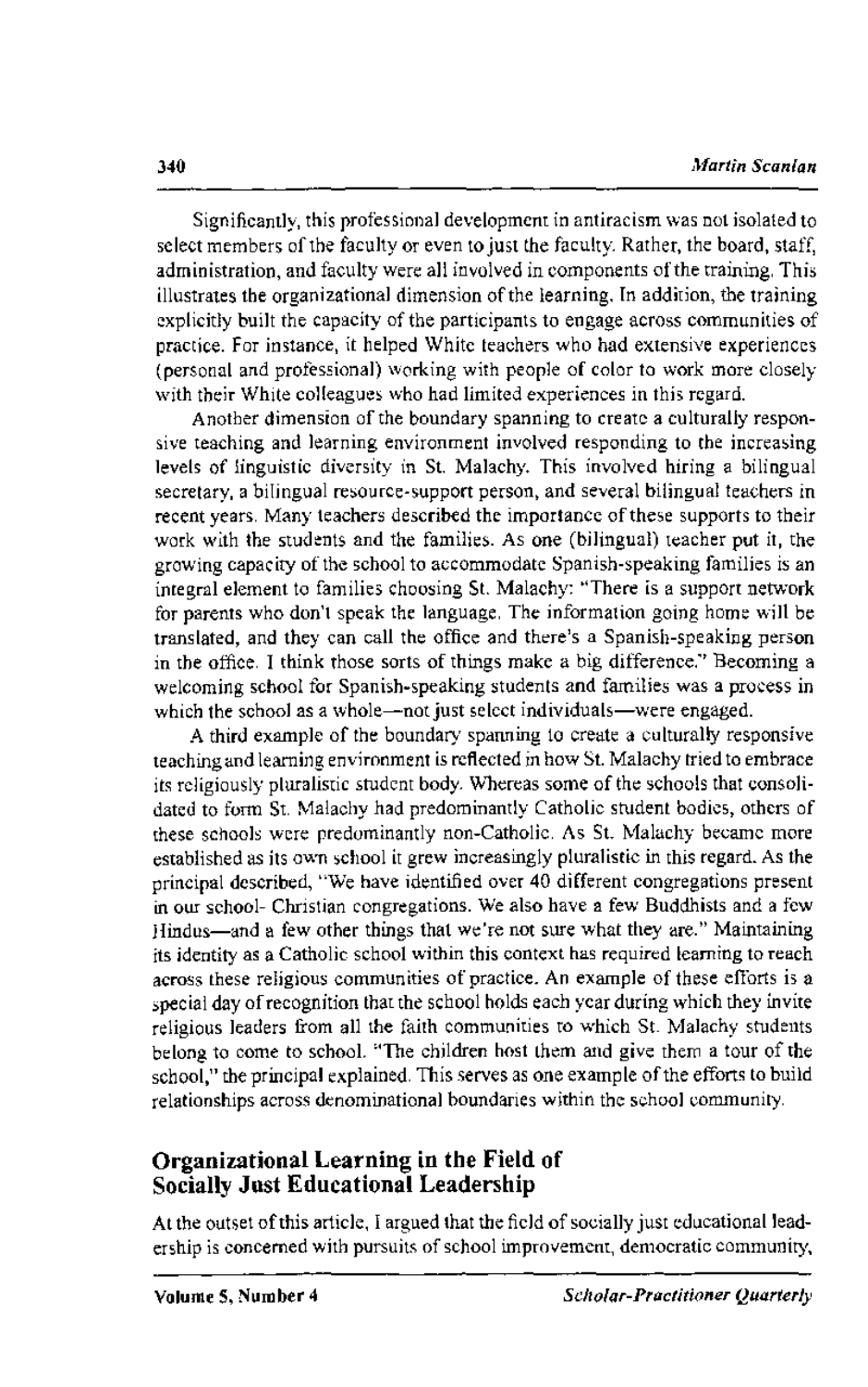and social justice. I proposed organizational learning, viewed as a sociocultural process, as a valuable lens through which to view these pursuits. I then presented evidence drawn from case studies of two schools to illustrate organizational learning in the areas of educational entrepreneurship and boundary spanning. In both St. Malachy and Juan Diego, the governance structures-namely, jurisdictional boards-play significant roles shaping the organizational culture that supported educational entrepreneurship and boundary spanning.

Governance structures determine how decision-making authority is organized. Because these school communities were functionally run as nonprofit corporations, the boards distributed decision-making authority in ways that are uncommon in Catholic elementary schools. Directly responsible for the fiscal stability of their respective schools, these boards had strong incentives to create viable funding structures. Yet because they were fundamentally committed to the schools' missions to primarily serve traditionally marginalized students, the boards needed to align these funding structures in the schools' missions.

Educational entrepreneurship, as illustrated in the inception and design of Juan Diego, created this alignment. The school attracted a broad-based pool of supporters from the community willing to financially contribute to the school to allow it to pursue its mission. The mission of the school directly reflected the priorities of school improvement, democratic community, and social justice. In fact, these three priorities were integral for the niche that the school served: creating an educationally effective, bilingual school community prioritizing service to Latino students.

Educational entrepreneurship can signify applying the principles of social entrepreneurship to school settings, creating new opportunities to add value and solve educational problems. Educational entrepreneurship, however, frequently does *not* entail organizational learning. Examples of educational entrepreneurship often occur at the individual leveL For example, Marla, a middle-school science teacher, might see her students as lacking in science skills and disengaged from the broader community in which the school is situated. Marla could respond by creating a project that teaches about watersheds. She might win a community grant focused on reducing storm water run-off to fund this project. Her students might then engage in stenciling sewer drains to alert the public that the contents flow into local streams and lakes and create signage for a local park describing the history of the watershed. A local university's biology department could then collaborate with Marla to create the lessons and present the material. As a result, Marla's students would emerge with a robust knowledge about specific science concepts and a deepened sense of engagement in their local community. This illustrates educational entrepreneurship as practices that occur in schools with some degree of regularity. What makes these practices *entrepreneurial* is that they address problems through innovative thinking and an influx of new resources. Here, the problem of low science skills and knowledge and a lack of engagement in the community were addressed by seeking new resources (e.g.,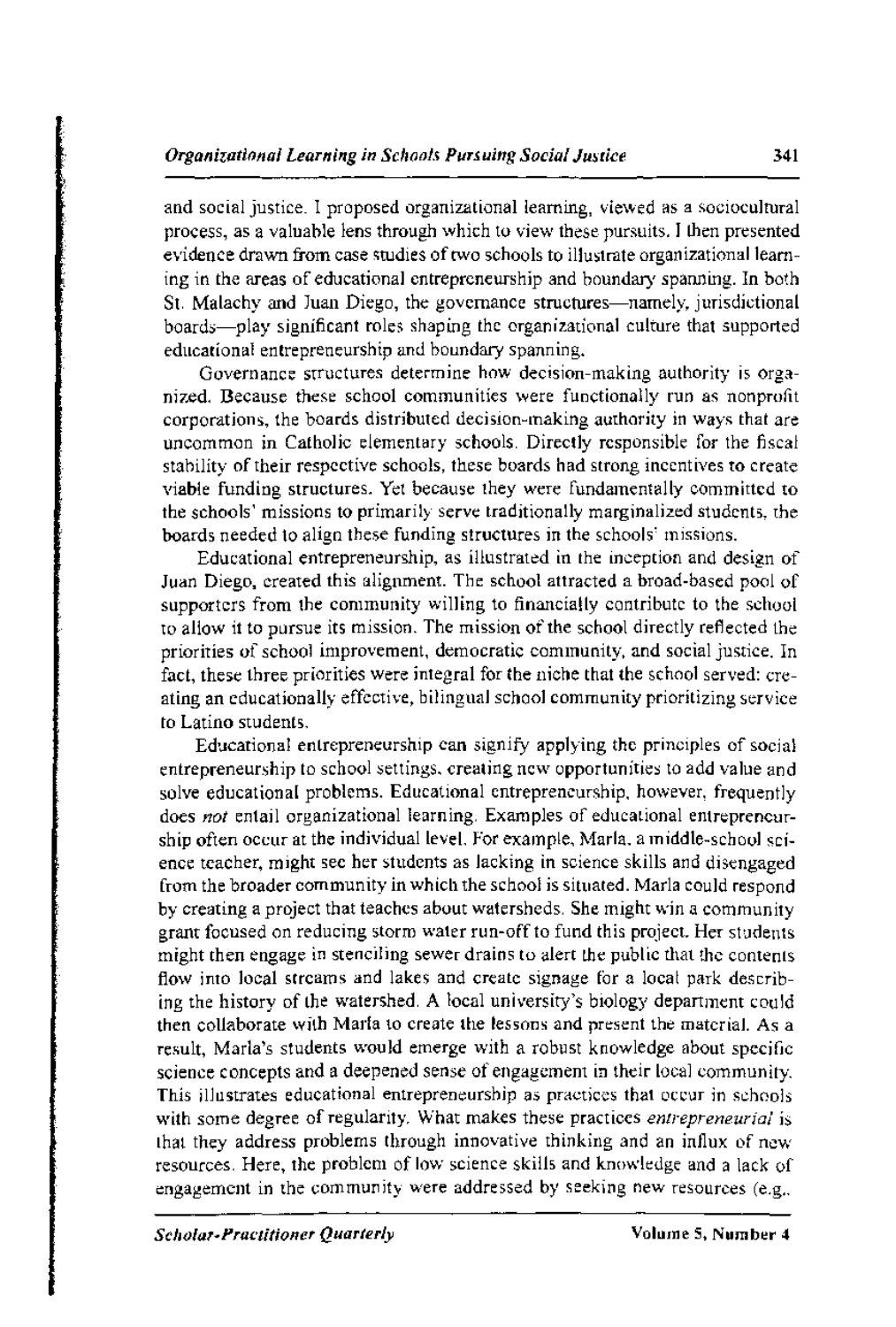grant funds, a local partnership) with innovative project design (e.g., stenciling the sewer drains, creating signage for the park).

The significant feature I point to in Juan Diego is how the *school community,*  and not just an individual within the community, learned practices of educational entrepreneurship. The creation of the school and, more so, the design of the school reflect how practices of innovation permeate this school. From the two-way immersion design to the structures supporting a focus on academics during the school day to extending the learning beyond the school day, individuals throughout the school exhibited practices that resulted in expanding the resources to the school and seeing potential problems as opportunities for growth. Thus, to return to Cook and Yarrow's (1993) description, the organizational knowledge around educational entrepreneurship seemed to focus "less on what goes on inside the heads of individuals and more on what goes on in the practices of the group" (p. 385).

Learning practices of boundary spanning, as exhibited by the mission development and the cultivation of a culturally responsive teaching and learning environment within St. Malachy, was also a central dimension to the pursuit of social justice. Returning to the three priorities in the field of socially just educational leadership (i.e., school improvement, democratic community, and social justice) practices of boundary spanning are integral to each. In St. Malachy, people from different communities of practices needed to come together to create a mission focused on creating an effective educational community for traditionally marginalized students. Individuals needed to create new alliances in order to cultivate a teaching and learning environment responsive to an increasingly pluralistic student body across dimensions of race, language, and religion.

The boards, as institutional actors, supported and modeled the boundary spanning within St. Malachy. This support of the board was most direct to the principal, but also indirectly to the teachers and staff. The school principal played key bridging roles connecting the directors at the board level with the faculty and staff, communicating needs and expectations in both directions. In practical manners, such as organizing teachers to work across grade levels in student study teams or bringing community volunteers in to support academic enrichment, the principal modeled and scaffolded boundary-spanning structures. As with the educational entrepreneurship, the practices of boundary spanning in the areas of mission development and a culturally responsive school environment were not the purview of select individuals, but rather imbued into the organizational culture.

Although organizational learning in the areas of educational entrepreneurship and boundary spanning empowered the school communities of St. Malachy and Juan Diego in their pursuits of social justice, an important caveat to also consider is that these pursuits were far from straightforward, clean affairs. The extraordinary demands on each of these schools to maintain solvency allowed them to ignore significant dimensions of social justice education. Most glaringly,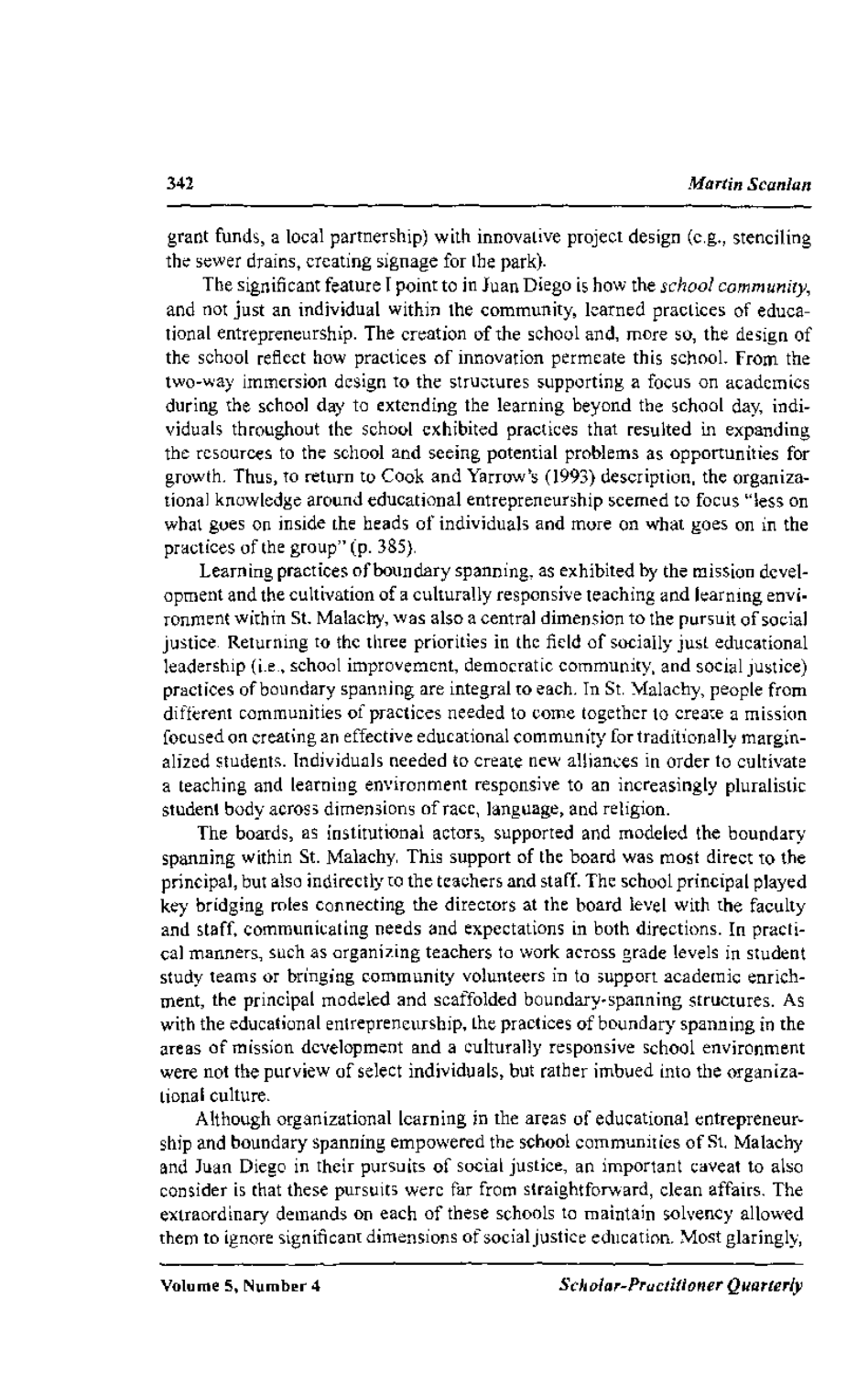they had underdeveloped (St. Malachy) or nonexistent (Juan Diego) models of special education service delivery. These tools were not being actively employed to correct this deficiency, pointing to limitations in their conceptualizations of social justice education. Thus, while key tools, educational entrepreneurship and boundary spanning were not panaceas.

#### **Implications and Conclusions**

This analysis of organizational learning in practices of educational entrepreneurship and boundary spanning in two Catholic elementary schools has implications for both scholarship and practice in the field of socially just educational leadership. Regarding scholarship, more research examining these and other dimensions of organizational learning is a pressing need. Such research needs to be grounded in explicit theoretical frameworks that move beyond articulating priorities of socially just educational leadership and identifying strategies and conditions that reflect this leadership. Theories of organizational learning hold promise for directing this scholarship to move more deeply into the specific dimensions of promoting change within the complicated organizations that schools are.

In addition, this research suggests that scholarship in the field of socially just educational leadership can be enriched by a nonparochial approach to school sectors. In the increasingly complicated universe of elementary and secondary schooling, "traditional public schools" share stage with a wide array of school options. Within the public sector students can often select schools beyond their neighborhood via open enrollment, school-wide magnet, and charter school options. And as St. Malachy and Juan Diego illustrate, within the private sector smdents are increasingly finding options that require minimal financial investment by way of tuition. Within this context, the field of socially just educational leadership might benefit from examining practices across school sectors. Legitimate concerns regarding the privatization of public schooling can have the unintended consequence of delimiting research in this field to a narrow range of schools.

Regarding practice, this research suggests that school communities that aspire to weave together their pursuits of school improvement, democratic community, and social justice will benefit from analyzing the structures that affect how their organizations learn. This research suggests such analysis should be grounded in a cultural perspective toward organizational learning. This perspective holds communities of practice as central to promoting growth and change for both individuals and organizations (Wenger, 1998), and distinguishing organizational from individual learning emphasizes that by working together in groups (communities of practice) individuals create shared meanings (Cook  $\&$  Yanow, 1993). This research further implies that structures that promote organizational learning of practices in educational entrepreneurship and boundary spanning may contribute to these pursuits.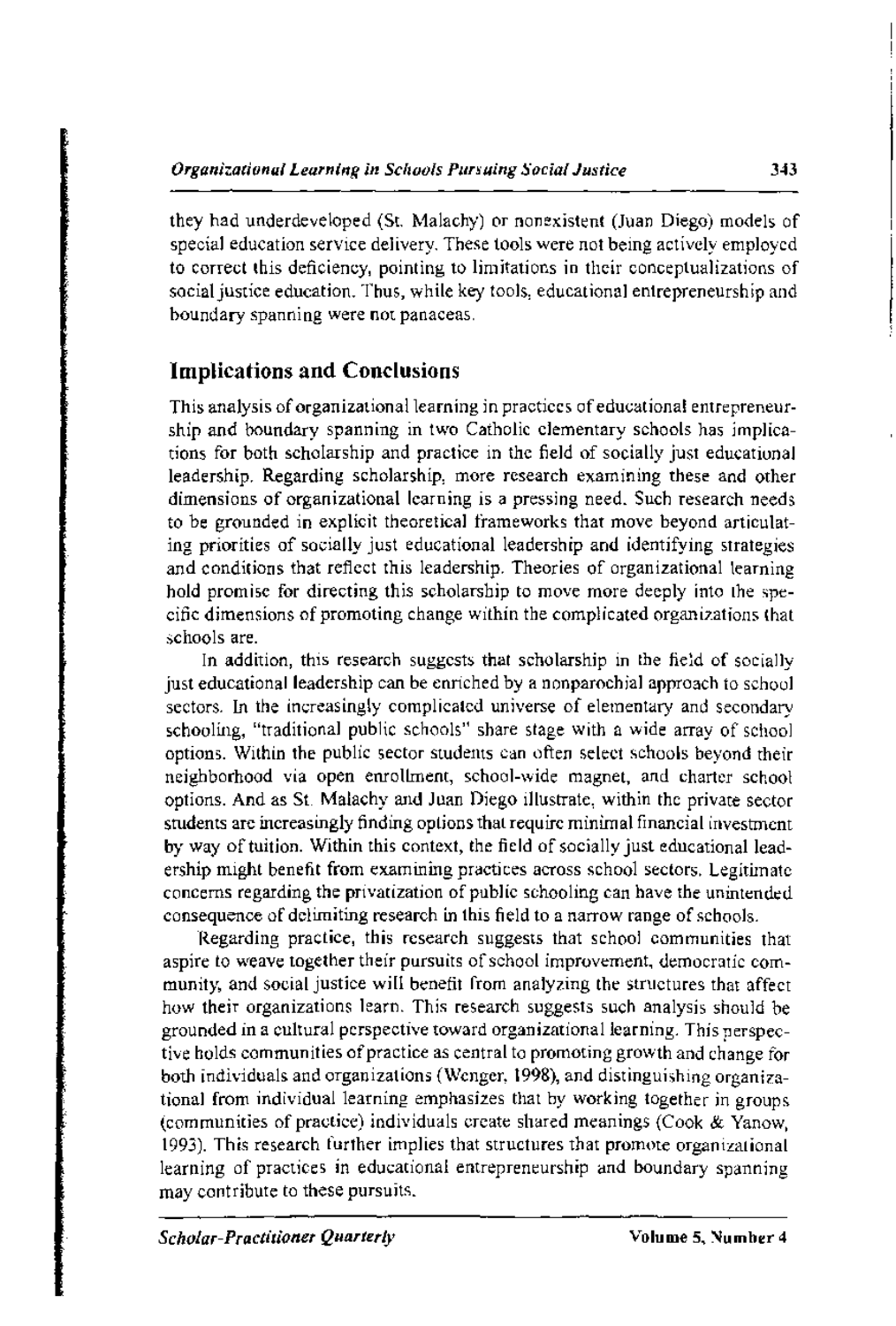In conclusion, organizational learning can directly scaffold the pursuit of social justice in school communities. We will build the capacity of school communities to be more ambitious and efficient in promoting excellence and equity for traditionally marginalized students by considering how to promote and target organizational learning within them.

#### References

- Bryk, A. (2008). Catholic schools, Catholic education, and Catholic educational research: A conversation with Anthony Bryk. *Catholic Education: A Journal of Inquiry and Practice,* 12(2), 135-147.
- Bryk, A., & Gomez, L. (2008). Reinventing a research and development capacity. In F. Hess (Ed.), *The future of educational entrepreneurship* (pp. 181-206). Cambridge, MA: Harvard Education Press.
- Bryk, A., Sebring, P. B., Allensworth, E., Luppescu, S., & Easton, J. (2010). *Organizing schools for improvement: Lessons from Chicago.* Chicago: University of Chicago Press.
- Coldren, A. F., & Spillane, J. (2007). Making connections to teaching practice: The role of boundary practices in instructional leadership. *Educational Policy,* 21(2), 369-396.
- Collinson, V., & Cook. T. F. (2007). *Organizational learning: Improving learning, teaching, and leading in school systems.* Thousand Oaks, CA: Sage Publications.
- Convey, J., & Haney, R. (1997). *Benchmarks of excellence.* Washington, D.C.: National Catholic Educational Association.
- Cook, S., & Yanow, D. (1993). Culture and organizational learning. *Journal of Management Inquiry, 2(4),* 373-390.
- Deal, T. E., & Peterson, K. D. (1999). *Shaping school culture.* San Francisco: Jossey-Bass.
- Drayton, B. (2006). Everyone a changemaker: Social entrepreneurship's ultimate goal. *Innovations,* 1(1), 80-96.
- Erickson, F. (2007). Culture in society and in educational practices. In J. A. Banks & C. A. M. Banks (Eds.), *Multicultural education* (6th ed., pp. 33-61). Danvers, MA: John Wiley & Sons.
- Fullan, M. (2007). *Leading in a culture of change*. San Francisco: Jossey-Bass.
- Hamilton, S. W. (Ed.). (2008). *Who will save America's urban Catholic schools?* New York: Thomas Fordham Institute.
- Haney, R., O'Brien, S., & Sheehan, L. (2009). *A primer on educational governance in the Catholic Church* (2nd ed.). Washington, D.C.: National Catholic Educational Association.
- Hassel, B. (2008). Attracting entrepreneurs to K-12. In F. Hess (Ed.), *The future of educational entrepreneurship* (pp. 45-64). Cambridge, MA: Harvard Education Press.
- Hess, F. (Ed.). (2008). *The future of educational entrepreneurship.* Cambridge, MA: Harvard **Education** Press.
- Honig, M. (2006). Street-level bureaucracy revisited: Frontline district central-office administrators as boundary spanners in education policy implementation. *Educational Evaluation and Policy Analysis, 28(4),* 357-383.
- Kao, R. W. Y., Kao, K. R., & Kao, R. R. (2002). *Entrepreneurism: A philosophy and a sensible alternative for the market economy.* River Edge, NJ: Imperial College Press.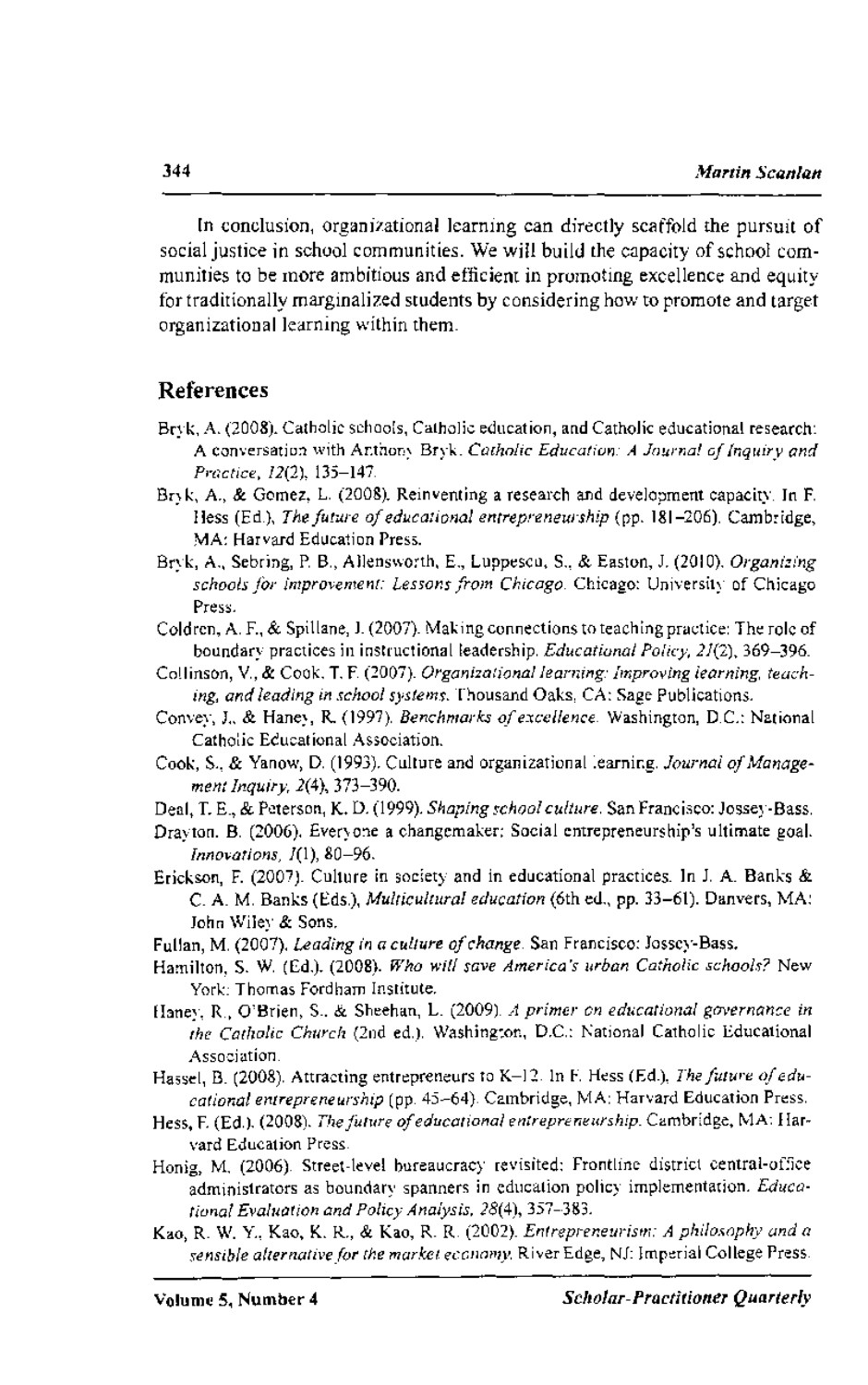- Keller, R., & Holland, W. (1975). Boundary-spanning roles in a research and development organization: An empirical investigation. *Academy of Management Journal,*  18, 388-393.
- Lave, J., & Wenger, E. (1991). *Situated learning: Legitimate peripheral participation.*  New York: Cambridge University Press.
- Levine, A. (2006). *Educating school leaders.* New York: Education Schools Project.
- Martin, R., & Osberg, S. (2007). Social entrepreneurship: The case for definition. *Stanford Social Innovation Review,* 29-39.
- Maxwell, J. (1998). Designing a qualitative study. In L. Bickman and D. Rag (Eds.), *Handbook of applied social research methods* (pp. 69-100). Thousand Oaks, CA: Sage Publications.
- McCormick. J., Barnett, K., Alavi, S. B., & Newcombe, G. (2006). Board governance of independent schools: A framework for investigation. *Journal of Educational Administration,* H(5), 429-445.
- Murphy, J. (2002). Reculturing the profession of educational leadership: New blueprints. In J. Murphy (Ed.), *The educational leadership challenge: Redefining leadership for the list century* (pp. 65-82). Chicago: University of Chicago Press.
- O'Keefe, J., & Scheopner, A. (2009). Bridging the gap: Urban Catholic schools addressing educational achievement and opportunity gaps in the United States. *International Studies in Catholic Education,* 1(1), 15-29.
- Pink, W., & Noblit, G. (2005). Culture matters in school reform. In W. Pink & G. Noblit (Eds.), *Cultural matters: Lessons learnedfromfield studies of several leading school reform strategies* (pp. 1-34). Cresskill, NJ: Hampton Press.
- Rorrer, A., Skrla, L., & Scheurich, J. J. (2008). Districts as institutional actors in educational reform. *Educational Administration Quarterly, 44*(3), 307-357.
- Scanlan, M. (2008). Grammar of Catholic schooling and radically "catholic" schools. *Catholic Education: A Journal of Inquiry and Practice, 12(1), 25-54.*
- Scanlan, M. (2010). Slogging and stumbling toward social justice in a private elementary school: The complicated case of St. Malachy. *Education and Urban Society, 42(5),*  572-598.
- Scanlan, M., & Palmer, D. (2009). Race, power, and (in)equity within two-way immersion settings. *Urban Review, 41(5),* 391-415.
- Spillane, J., & Louis, K. S. (2002). School improvement processes and practices: Professional learning for building instructional capacity. In J. Murphy (Ed.), *The educational leadership challenge: Redefining leadership for the 21st century* (Vol. 101, pp. 83-104). Chicago: University of Chicago Press.
- Starratt, R. (2003). *Centering educational administration: Cultivating meaning, community, responsibility.* Mahwah, NJ: L. Erlbaum Associates.
- Theoharis, G. (2007). Social justice educational leaders and resistance: Toward a theor: of social justice leadership. *Educational Administration Quarterly, 43(2),* 221-258.
- Tushman, M., & Scanlan, T. J. (1981). Boundary spanning individuals: Their role in information transfer and their antecedents. *Academy of Management Journal,* 2-1(2), 289-305.
- Walch, T. (1996). *Parish school: American Catholic parochial education from colonial times to the present.* New York: Crossroad Publishing.
- Wenger, E. (1998). *Communities of practice: Learning, meaning, and identity.* New York: Cambridge University Press.